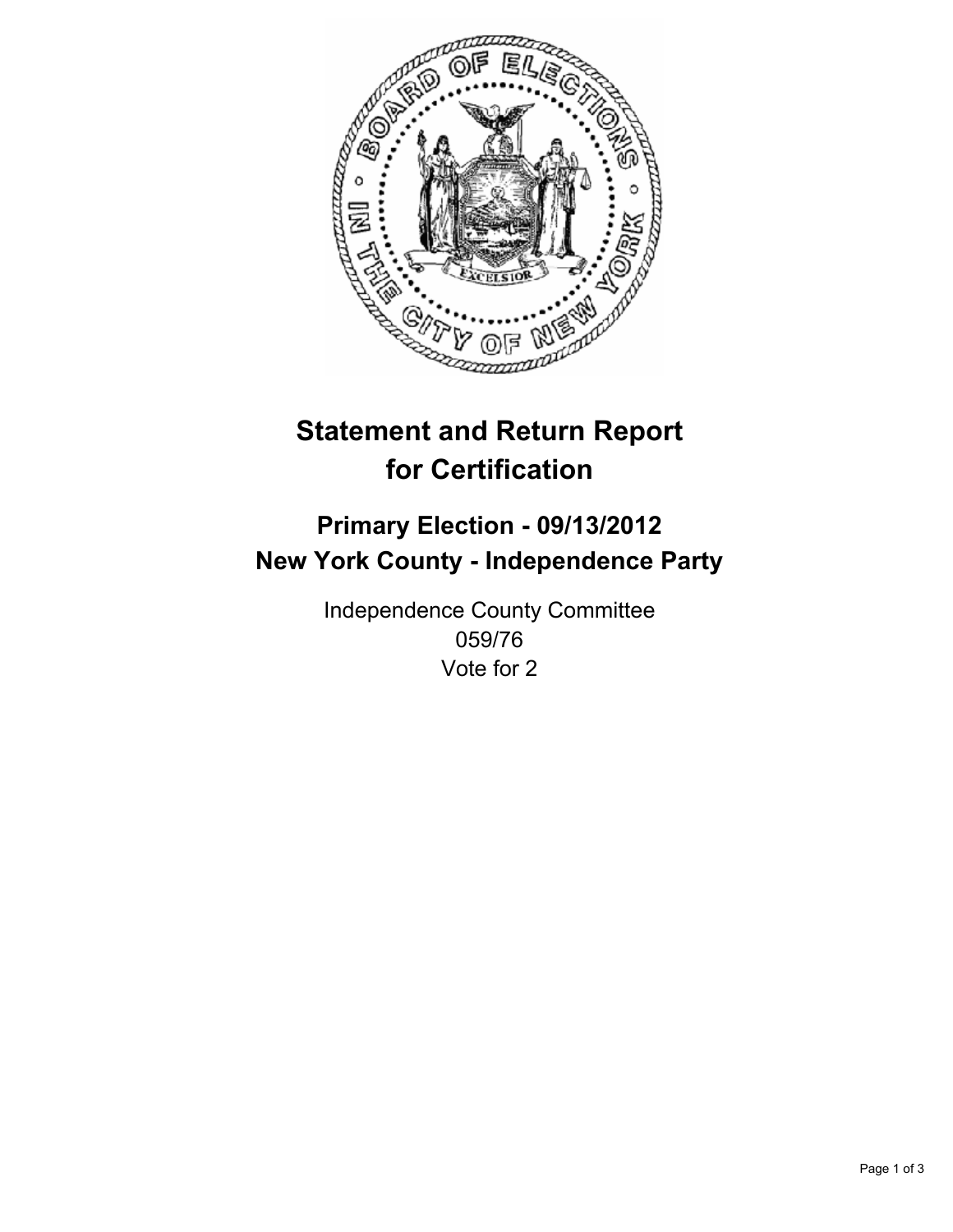

## **Assembly District 76**

| <b>PUBLIC COUNTER</b>                                    | 0        |
|----------------------------------------------------------|----------|
| <b>EMERGENCY</b>                                         | 0        |
| ABSENTEE/MILITARY                                        | 0        |
| <b>FEDERAL</b>                                           | 0        |
| SPECIAL PRESIDENTIAL                                     | $\Omega$ |
| <b>AFFIDAVIT</b>                                         | 0        |
| <b>Total Ballots</b>                                     | 0        |
| Less - Inapplicable Federal/Special Presidential Ballots | $\Omega$ |
| <b>Total Applicable Ballots</b>                          | 0        |